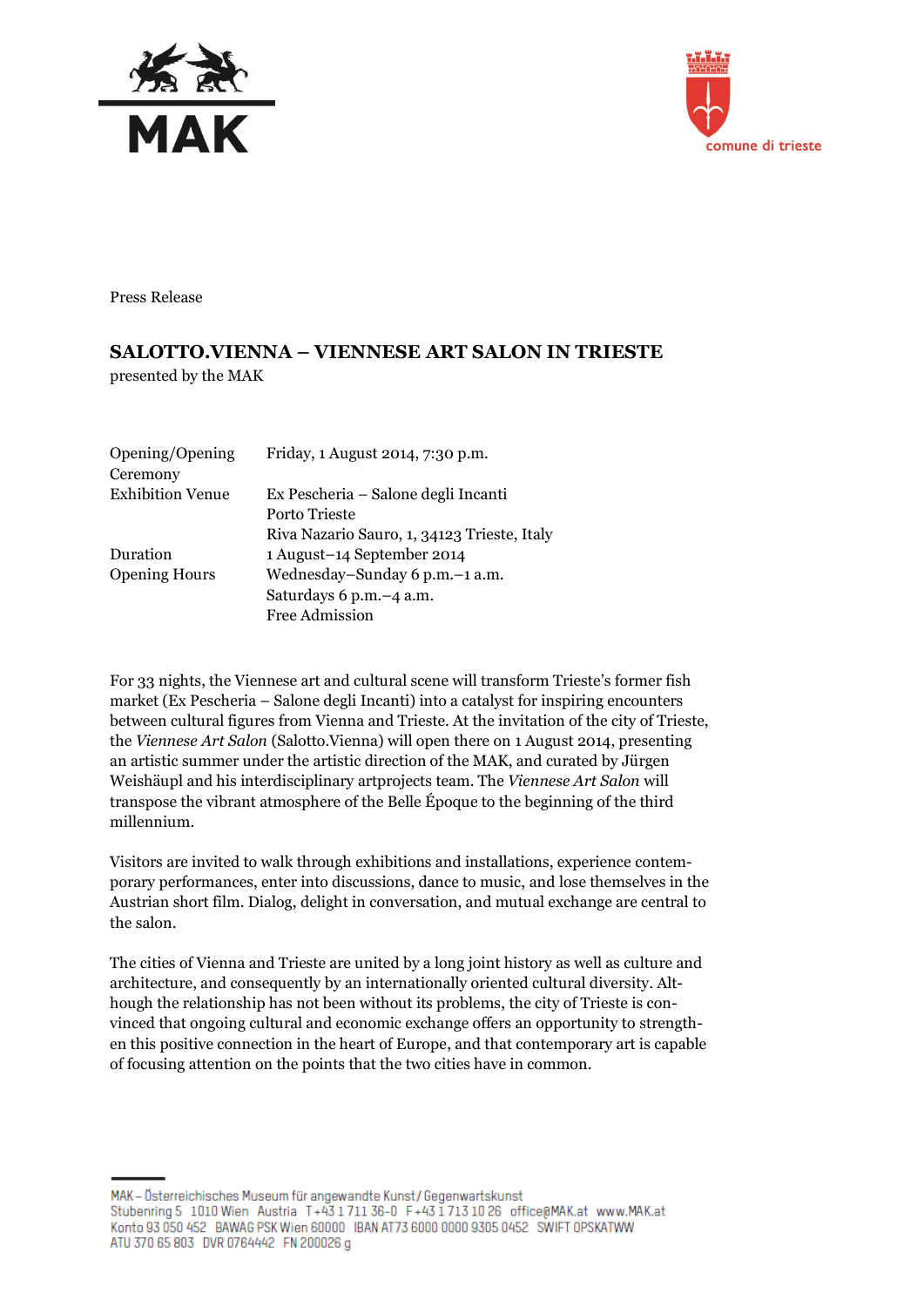



"It is of great significance for the city of Trieste to once again focus on contemporary art. After all, innovation, research, and experimentation constitute the foundation not only of cultural but also of economic development," says the mayor of Trieste, Roberto Cosolini. Moreover: "Therefore, I felt it was nothing less than ideal when we were able to bring a museum like the MAK on board for this project. The MAK realizes highquality interdisciplinary artistic projects, and we believe in the idea of ushering in a new heyday in our relations with Vienna on the basis of such projects. This is all the more important in a year when we commemorate the centenary of such a tragic event as the beginning of the First World War. For this reason, we wanted to set a positive example that looks to the future and doesn't only serve as a reminder of past tragedies," explains Cosolini.

Trieste's invitation to the MAK to assume the artistic direction of this ambitious project was gladly accepted by Christoph Thun-Hohenstein, Director of the MAK and advocate of interdisciplinary artistic projects. Thun-Hohenstein: "The *Viennese Art Salon in Trieste* provides a welcome opportunity to portray contemporary creative Vienna from a new perspective. As an internationally renowned multi-disciplinary museum, the MAK appears to be predestined to promote transboundary exchanges between artists from various disciplines. The former fish market on Trieste's harbor, which in recent times has been used for artistic projects, provides a spectacular stage to present the diversity and the creative potential of Vienna's art and cultural scenes."

By using a salon approach, the *Viennese Art Salon in Trieste* takes up one of Viennese modernism's favorite formats and uses it to create an inspiring connection between tradition and experimentation—one of the core objectives of the MAK. Like important salons in Vienna around 1900—such as that of Berta Zuckerkandl—the *Viennese Art Salon in Trieste* provides a platform for stimulating encounters between key personalities from various branches of the arts. In Jürgen Weishäupl—an esteemed expert on Vienna's art scenes who also has ample experience in Italy—the city of Trieste and the MAK have found the ideal producer and curator for this project.

Jürgen Weishäupl is delighted by the positive reaction from Viennese creative artists with regard to working in and with Trieste. He believes the reason for this enthusiasm for Trieste among Vienna's art scene lies in the profound cultural connections between the two cities. "Instead of showing the original artworks, we were determined to invite the protagonists from Vienna's interdisciplinary art scene themselves and thereby bring Vienna's contemporary vibrancy to Trieste through the actual presence and mediation of the artists. We worked in a team with the architecture firm and initiator of the art salon, Giovanni Damiani, to develop the arrangement of the art salon. The focus is on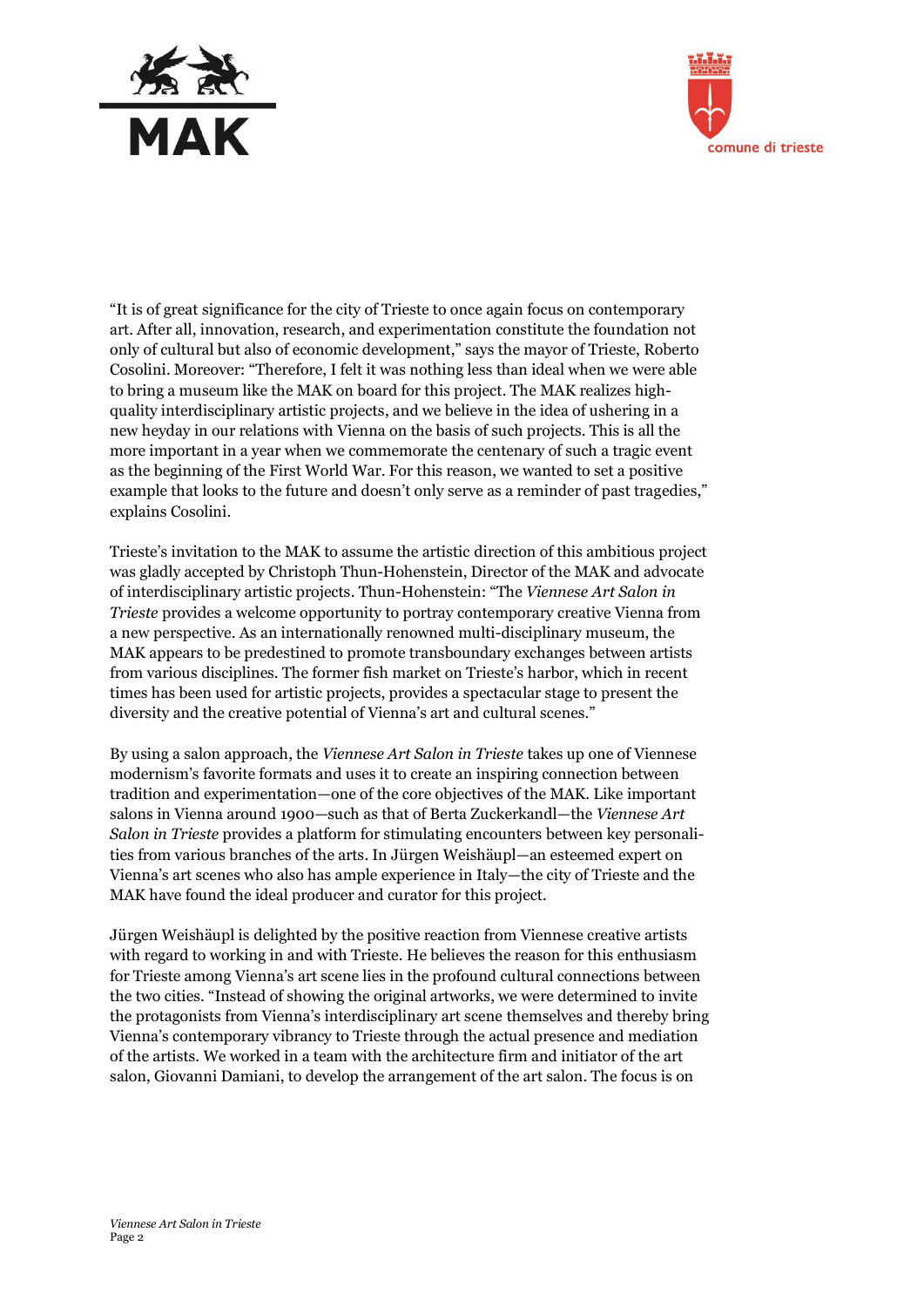



the salon atmosphere, in which people meet, exchange ideas and opinions, and where artists, performers, and the leaders of cultural and economic institutions present their creative work and open it up to discussion. Art needs to regain its Polis. Discourse and first-hand conversations must once again be brought to the center of art's attention."

The following is a selection of the Viennese institutions, organizations, galleries, etc. that will be represented: 21erHaus, SR-Archiv österreichischer Popularmusik, ART for ART, Charim Galerie, eSeL.at, go-international – eine Initiative von WKO und bmwfw, Galerie Emanuel Layr, Galerie Krinzinger, Galerie Steinek, GRELLE FORELLE, Haus der Musik, ImPulsTanz, Kunsthalle Wien, Kunst Haus Wien – Museum Hundertwasser, KÖR – Kunst im Öffentlichen Raum Wien, Leopold Museum, mediaOpera, Metroverlag, mica – music austria, MQ – MuseumsQuartier, ORF RadioKulturhaus & Ö1, Österreichische Bundesgärten, Parabol Art Magazine, ROTER TEPPICH für junge Kunst, Skylifter, sound:frame, TQW – Tanzquartier Wien, University of Applied Arts Vienna, Verein Kunst & Welt, Wien Modern, Wien Products, Wiener Stadthalle, and Wiener Wohnen.

Artists, performers, musicians, designers, directors, etc. taking part include Roland Adlassnigg, Josef Aichholzer, Annablume, Matthias van Baaren, Luke Anthony Baio, Matthias Balgavy, Gerald Bast, Andreas Berger, Susanne Bisovsky, Nin Brudermann, Philipp Bruni, casaluce/geiger, CasualClay, Victoria Coeln, Salvo Cuccia, Stephanie Cumming, Johannes Deutsch, Julius Deutschbauer, Paul Divjak, Christoph Dostal, Thomas Draschan, Andreas Eberharter, EDOKO INSTITUTE, Eisnecker, Anna Erb, VALIE EXPORT, EyeM, e:v/a, Luca Faccio, Ursula Feuersinger, Eva Fischer, Michael Fischer, Jeremy Fitton, Bernhard Fleischmann, Georg Flemmich, Andreas Fogarasi, Foxy Twins, Lucas Gehrmann, Sara Glaxia, Silke Grabinger, Manuel Gras, Raffaela Gras, Vanessa Gräfingholt, Gundacker, Martin Hablesreiter, Chris Haring, Daniel Hoesl, Edgar Honetschläger, Thomas Jakoubek, Dejana Kabiljo, Stefan Kainbacher, Gudrun Kampl, Erwin Kiennast, Peter Klein, Anna Kohlweis, Gregor Koller, Luma Launisch, Jan Lauth, Anna Leiser, Paul Albert Leitner, Reanne Leuning, Barbara Lindner, liquidloft, Matthias Lošek, LWZ, Marko Lulic, Wolfgang Maderthaner, Brigitte Mang, Gerald Matt, Manfred Matzka, Tina Marilu, Stephan Maurer, Anja Manfredi, Anna Mendelssohn, Christof Moser, Tina Muliar, NEON GOLDEN, nipplefish, Rita Nowak, Stefan Nussbaumer, Georg Öhler, Daniela Papadia, Maria Petrova, PHACE | CON-TEMPORARY MUSIC, PIANODRUM, Klaus Pobitzer, Florian Pochlatko, Simon K. Posch, Rainer Praschak, Antonia Prochaska, Nick und Clemens Prokob, Marlies Pucher, Ulrike Putzer, Davide Rampello, Patrick Rampelotto, Ingo Randolf, Veronika Ratzenböck, Meinhard Rauchensteiner, Karl Regensburger, Arthur Resetschnig, Marlene Ropac, Stefan Ruzowitzky, Schmesiér, Marcus Schober, Lorenz Seidler, Bernhard Sordian, Squalloscope, Udo Staf, Olga Swietlicka, Martina Taig, Croce Taravella,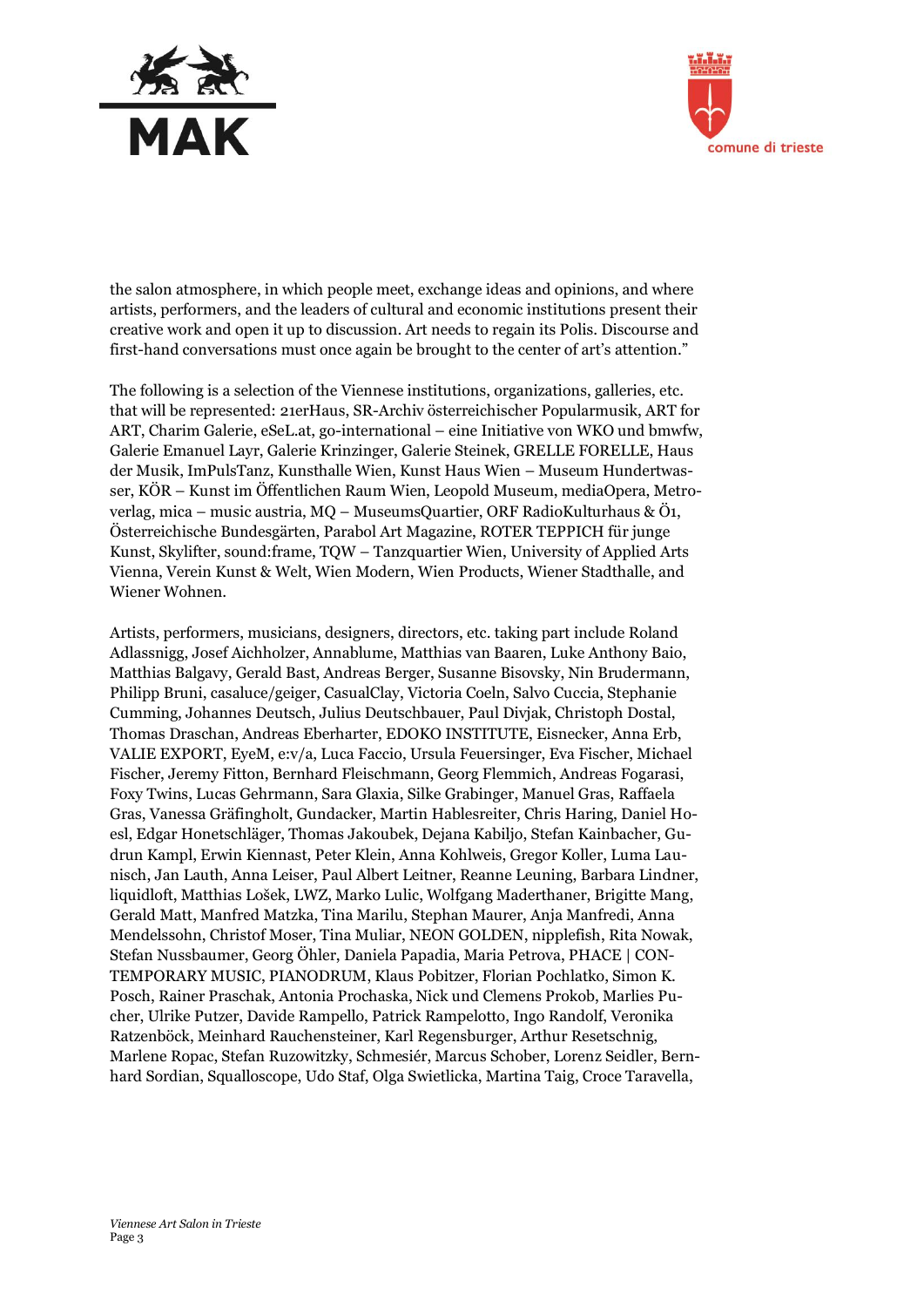



Andreas Taschner, Christoph Thun-Hohenstein, Spencer Tunick, Hana Usui, Viktor Vanicek, Federico Vecchi, VIGNETTE COQUETTE – Opera Burlesque, Ingrid Valentini-Wanka, Walking-Chair Design Studio, Peter Weinhäupl, Agent Well, Nives Widauer, Wimmer, Thomas Wohinz, Clemens Wolf, Luisa Ziaja, Matthias Zuder, and more.

There is free admission to all events.

A press conference will take place in Trieste. Further information will be published in due course.

## Sponsors:

ART for ART, Ausonia – stabilimento balneare, echo medienhaus, ETAS High Tech Hardware Systems, Otto Flemmich – Seidenweberei, Fondazione CRTRIESTE, Generali, go-international, Leopold Museum, mediaOpera, MQ – MuseumsQuartier, Savoia Excelsior Palace Trieste, ToolsOnAir – Broadcast Engineering, Wiener Wohnen

Details of the program will be regularly updated at [www.salotto-vienna.net.](http://www.salotto-vienna.net/)